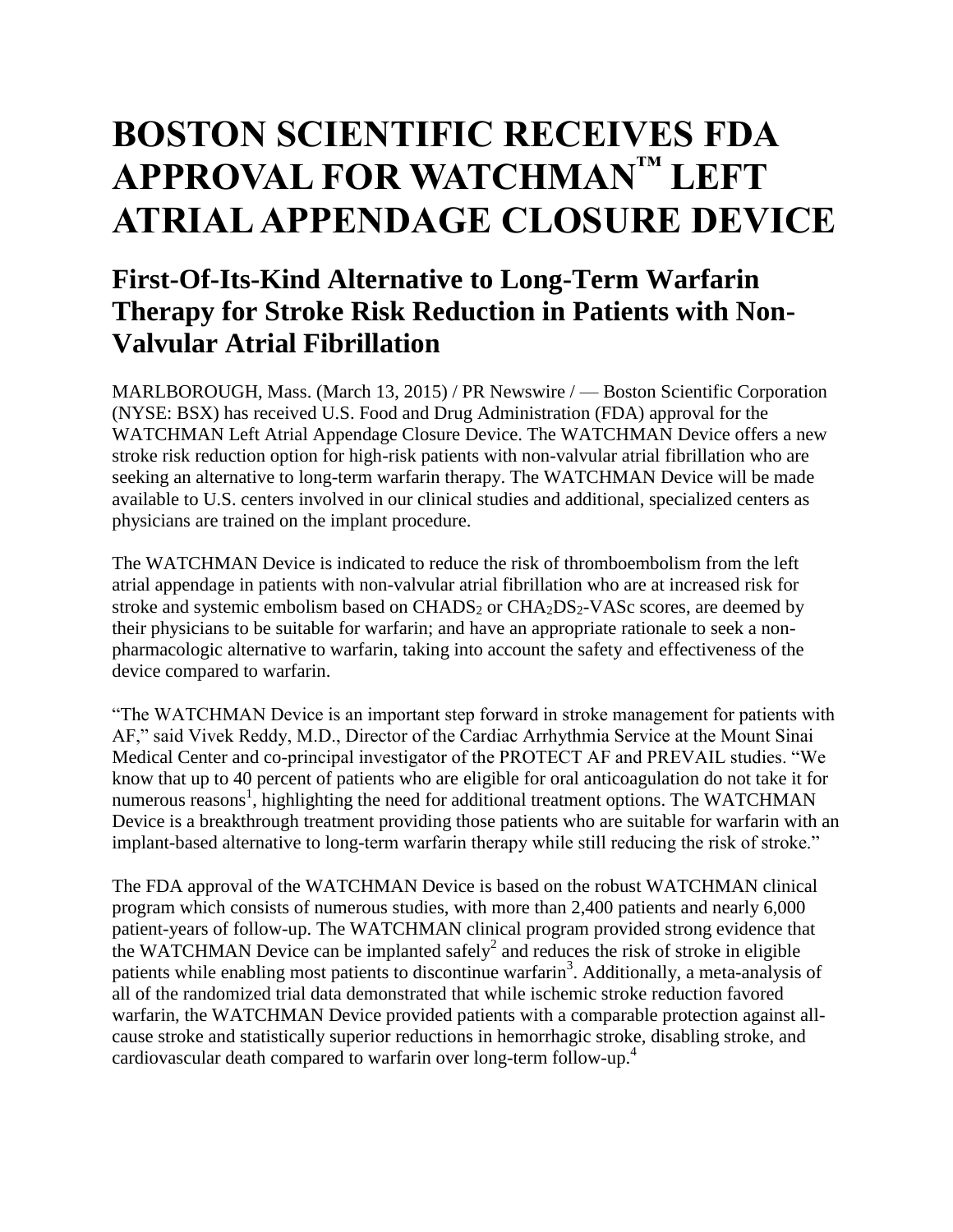"Today marks a defining moment in the company's journey towards establishing left atrial appendage closure therapy in the United States. Boston Scientific is proud to offer this potentially life-changing stroke risk treatment option to high-risk patients with AF who have a reason to seek a non-drug alternative to warfarin. This therapy could free them from the challenges of long-term warfarin therapy," said Joe Fitzgerald, executive vice president and president, Rhythm Management, Boston Scientific. "FDA approval of the WATCHMAN Device is another example of Boston Scientific delivering on its commitment to bring meaningful innovations to patient care."

The WATCHMAN Device has been commercially available internationally since 2009 and is the leading device in percutaneous left atrial appendage closure globally. It is registered in 75 countries and more than 10,000 patients have been treated with the WATCHMAN Device.

## **Investor Event and Webcast Information**

Boston Scientific, in connection with its attendance at the 2015 American College of Cardiology 64th Annual Scientific Session in San Diego, CA, will host an investor event and live webcast to discuss the WATCHMAN Device on Sunday, March 15. The event, which will include a question and answer session, is scheduled to begin at 1:00 p.m. PT and adjourn at approximately 2:30 p.m. PT and will be hosted by Joe Fitzgerald, executive vice president and president, Rhythm Management, and Kenneth Stein, M.D., senior vice president and chief medical officer, Rhythm Management. Vivek Reddy, M.D., Director of the Cardiac Arrhythmia Service at the Mount Sinai Medical Center will also present.

A live webcast of the event will be available via the Boston Scientific website. Webcast registration is available on the Investor Relations section of the website at www.bostonscientific.com/investors. Registration at least 15 minutes prior to the scheduled start time is encouraged to ensure a timely connection.

A replay of the webcast will be archived and accessible at [www.bostonscientific.com/investors](http://www.bostonscientific.com/investors) approximately one hour following the completion of the conference call.

## **About Atrial Fibrillation and Stroke**

Non-valvular atrial fibrillation (AF) is an irregular heartbeat that can lead to blood clots, stroke, heart failure and other heart-related complications. AF is the most common cardiac arrhythmia, currently affecting more than five million Americans.<sup>5</sup> Patients with AF have a five-fold increased risk of stroke due to blood stagnating from the improperly beating atrium and the resulting blood clot formation.<sup>6</sup> Twenty percent of all strokes occur in patients with AF.<sup>7</sup> Stroke is more severe for patients with AF, as they have a 70 percent chance of death or permanent disability.<sup>8</sup>

The most common treatment for stroke risk reduction in patients with AF is blood-thinning warfarin therapy. Despite its proven efficacy, long-term warfarin therapy is not well-tolerated by some patients due to numerous quality-of-life tradeoffs - like dietary restrictions and regular blood monitoring - and carries a significant risk for bleeding complications.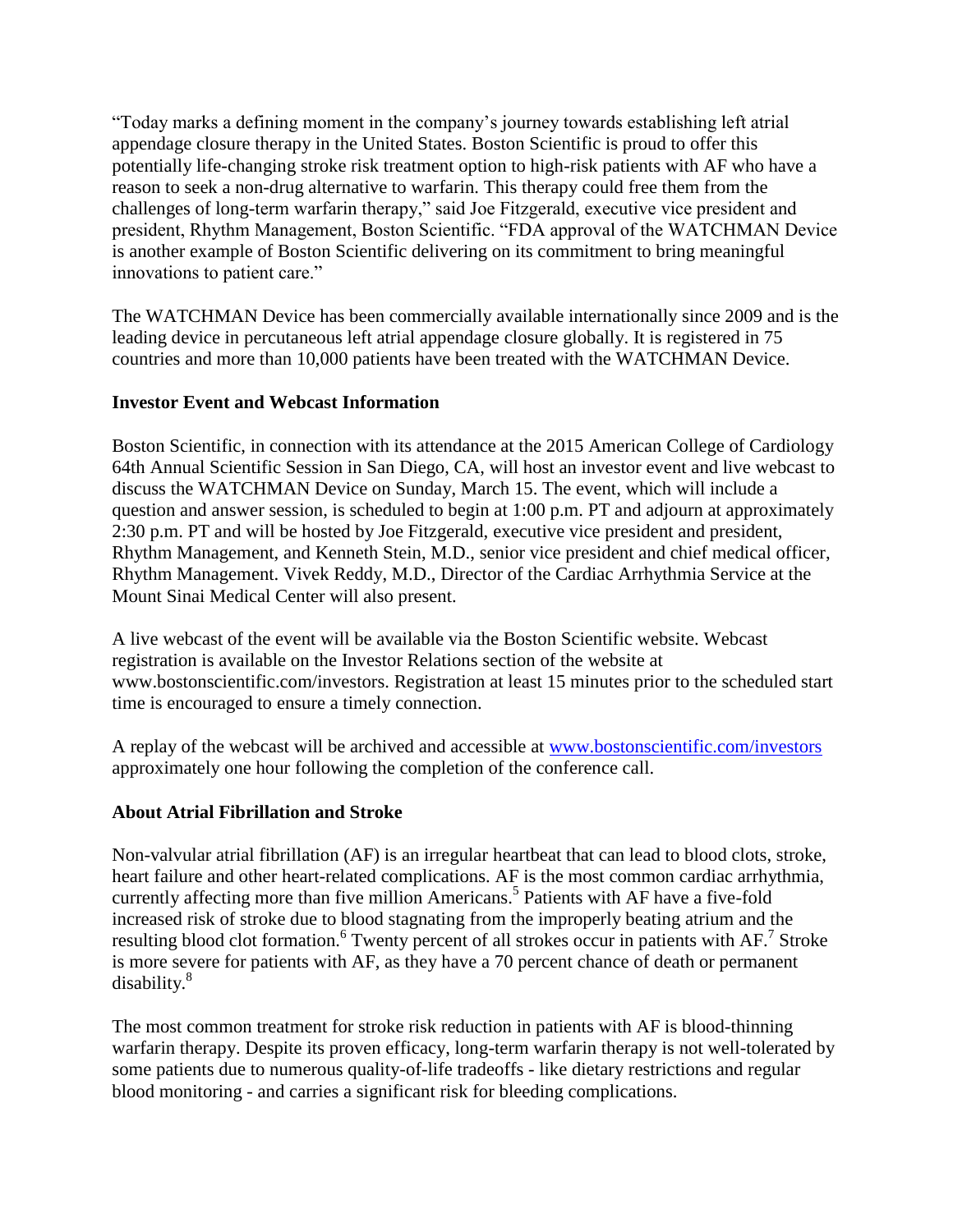#### **About the WATCHMAN LAAC Device**

The WATCHMAN LAAC Device is a catheter-delivered heart implant designed to close the left atrial appendage (LAA) in order to prevent the migration of blood clots from the LAA, and thus, reduce the incidence of stroke and systemic embolism for higher risk patients with non-valvular AF. The LAA is a thin, sack-like appendix arising from the heart and is believed to be the source of >90 percent of stroke-causing clots that come from the left atrium in patients with nonvalvular AF.<sup>4</sup> Images of the WATCHMAN Device are available at [http://bostonscientific.mediaroom.com/image-gallery?mode=gallery&cat=1760.](http://bostonscientific.mediaroom.com/image-gallery?mode=gallery&cat=1760)

#### **About Boston Scientific**

Boston Scientific transforms lives through innovative medical solutions that improve the health of patients around the world. As a global medical technology leader for more than 35 years, we advance science for life by providing a broad range of high performance solutions that address unmet patient needs and reduce the cost of healthcare. For more information, visit <http://www.bostonscientific.com/> and connect on [Twitter](http://twitter.com/bostonsci) and [Facebook.](http://www.facebook.com/bostonscientific)

#### **Cautionary Statement Regarding Forward-Looking Statements**

This press release contains forward-looking statements within the meaning of Section 27A of the Securities Act of 1933 and Section 21E of the Securities Exchange Act of 1934. Forwardlooking statements may be identified by words like "anticipate," "expect," "project," "believe," "plan," "estimate," "intend" and similar words. These forward-looking statements are based on our beliefs, assumptions and estimates using information available to us at the time and are not intended to be guarantees of future events or performance. These forward-looking statements include, among other things, statements regarding our products, our business plans, product launches and availability, clinical trials and data impact, competitive offerings, and product performance and impact. If our underlying assumptions turn out to be incorrect, or if certain risks or uncertainties materialize, actual results could vary materially from the expectations and projections expressed or implied by our forward-looking statements. These factors, in some cases, have affected and in the future (together with other factors) could affect our ability to implement our business strategy and may cause actual results to differ materially from those contemplated by the statements expressed in this press release. As a result, readers are cautioned not to place undue reliance on any of our forward-looking statements.

Factors that may cause such differences include, among other things: future economic, competitive, reimbursement and regulatory conditions; new product introductions; demographic trends; intellectual property; litigation; financial market conditions; and future business decisions made by us and our competitors. All of these factors are difficult or impossible to predict accurately and many of them are beyond our control. For a further list and description of these and other important risks and uncertainties that may affect our future operations, see Part I, Item 1A – *Risk Factors* in our most recent Annual Report on Form 10-K filed with the Securities and Exchange Commission, which we may update in Part II, Item 1A – *Risk Factors* in Quarterly Reports on Form 10-Q we have filed or will file hereafter. We disclaim any intention or obligation to publicly update or revise any forward-looking statements to reflect any change in